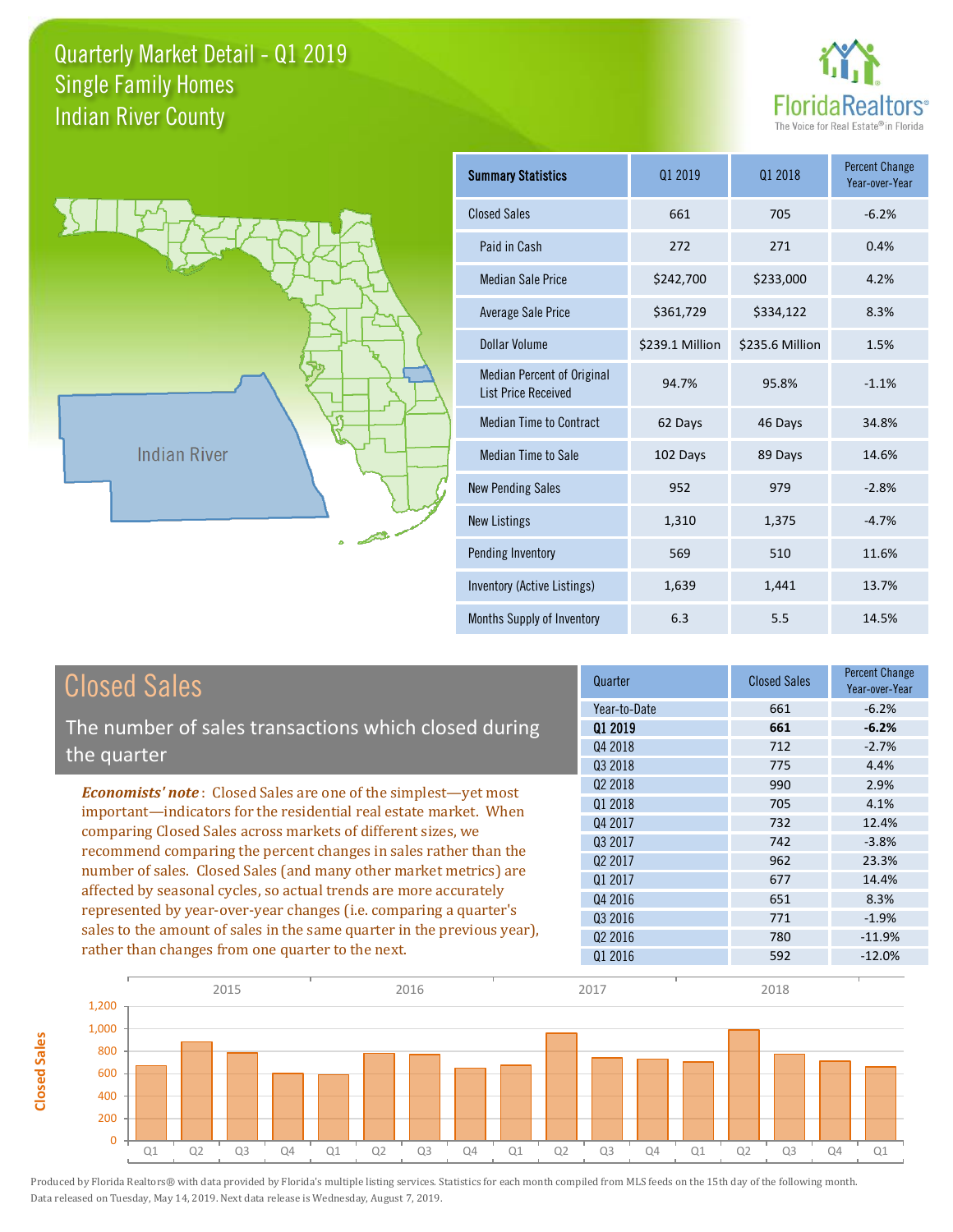

| <b>Cash Sales</b>                                                                                                                               | Quarter             | <b>Cash Sales</b> | <b>Percent Change</b><br>Year-over-Year |
|-------------------------------------------------------------------------------------------------------------------------------------------------|---------------------|-------------------|-----------------------------------------|
|                                                                                                                                                 | Year-to-Date        | 272               | 0.4%                                    |
| The number of Closed Sales during the quarter in                                                                                                | 01 2019             | 272               | 0.4%                                    |
|                                                                                                                                                 | Q4 2018             | 271               | $-7.2%$                                 |
| which buyers exclusively paid in cash                                                                                                           | 03 2018             | 269               | 4.3%                                    |
|                                                                                                                                                 | 02 2018             | 392               | $-1.0%$                                 |
|                                                                                                                                                 | 01 2018             | 271               | $-12.3%$                                |
| <b>Economists' note:</b> Cash Sales can be a useful indicator of the extent to                                                                  | Q4 2017             | 292               | 8.6%                                    |
| which investors are participating in the market. Why? Investors are<br>far more likely to have the funds to purchase a home available up front, | Q3 2017             | 258               | $-17.0\%$                               |
|                                                                                                                                                 | 02 2017             | 396               | 13.8%                                   |
| whereas the typical homebuyer requires a mortgage or some other                                                                                 | 01 2017             | 309               | 12.0%                                   |
| form of financing. There are, of course, many possible exceptions, so                                                                           | Q4 2016             | 269               | $-3.2%$                                 |
| this statistic should be interpreted with care.                                                                                                 | Q3 2016             | 311               | $-8.5%$                                 |
|                                                                                                                                                 | Q <sub>2</sub> 2016 | 348               | $-22.3%$                                |
|                                                                                                                                                 | 01 2016             | 276               | $-26.2%$                                |
|                                                                                                                                                 |                     |                   |                                         |



# Cash Sales as a Percentage of Closed Sales

The percentage of Closed Sales during the quarter which were Cash Sales

*Economists' note* : This statistic is simply another way of viewing Cash Sales. The remaining percentages of Closed Sales (i.e. those not paid fully in cash) each quarter involved some sort of financing, such as mortgages, owner/seller financing, assumed loans, etc.

| Quarter             | <b>Percent of Closed</b><br>Sales Paid in Cash | <b>Percent Change</b><br>Year-over-Year |
|---------------------|------------------------------------------------|-----------------------------------------|
| Year-to-Date        | 41.1%                                          | 7.0%                                    |
| 01 2019             | 41.1%                                          | 7.0%                                    |
| Q4 2018             | 38.1%                                          | $-4.5%$                                 |
| Q3 2018             | 34.7%                                          | $-0.3%$                                 |
| Q <sub>2</sub> 2018 | 39.6%                                          | $-3.9%$                                 |
| 01 2018             | 38.4%                                          | $-15.8%$                                |
| Q4 2017             | 39.9%                                          | $-3.4%$                                 |
| 03 2017             | 34.8%                                          | $-13.6%$                                |
| Q <sub>2</sub> 2017 | 41.2%                                          | $-7.6%$                                 |
| Q1 2017             | 45.6%                                          | $-2.1%$                                 |
| Q4 2016             | 41.3%                                          | $-10.8%$                                |
| Q3 2016             | 40.3%                                          | $-6.9%$                                 |
| Q <sub>2</sub> 2016 | 44.6%                                          | $-11.9%$                                |
| Q1 2016             | 46.6%                                          | $-16.2%$                                |
|                     |                                                |                                         |

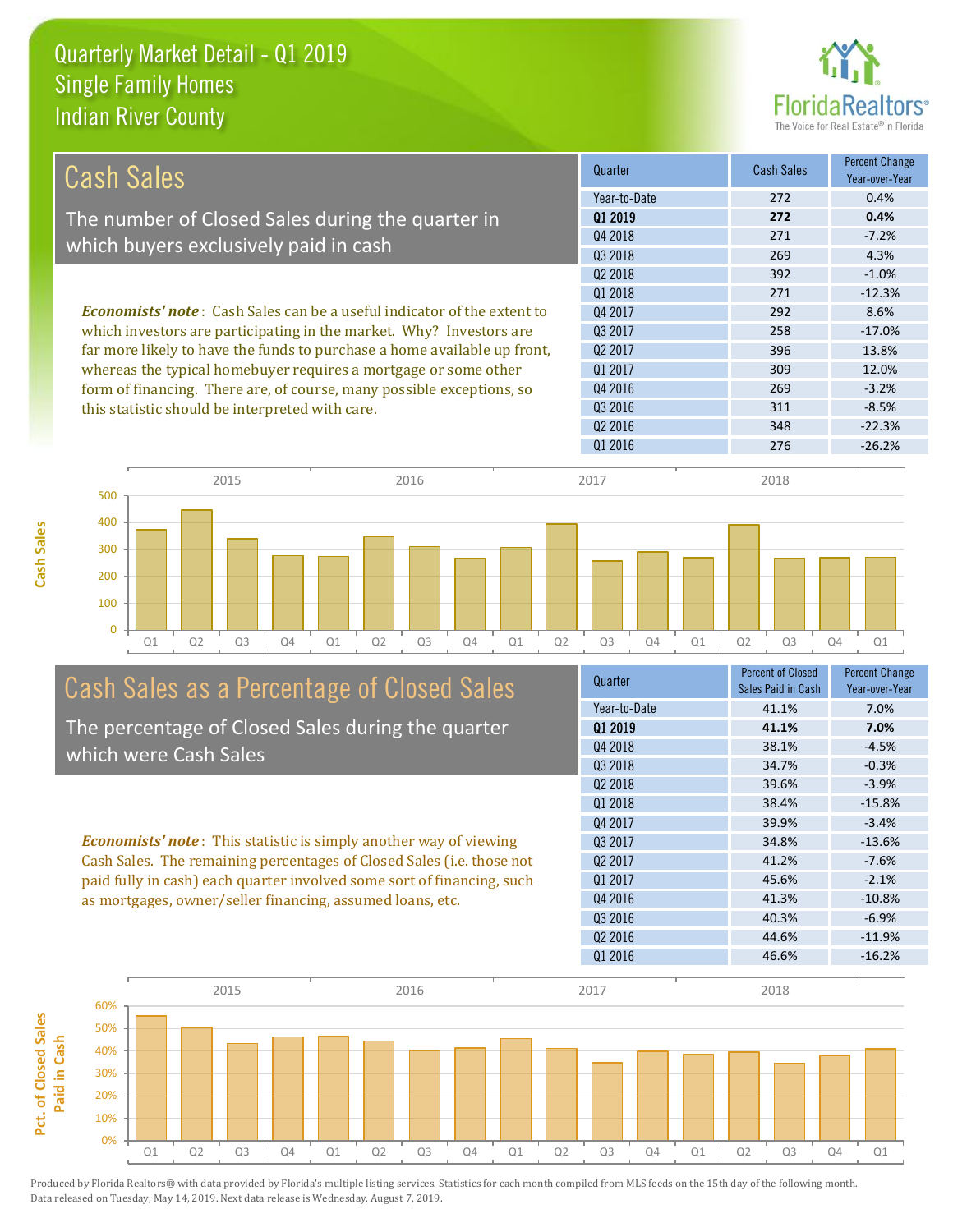

| <b>Median Sale Price</b>                                                  | Quarter             | <b>Median Sale Price</b> | <b>Percent Change</b><br>Year-over-Year |
|---------------------------------------------------------------------------|---------------------|--------------------------|-----------------------------------------|
|                                                                           | Year-to-Date        | \$242,700                | 4.2%                                    |
| The median sale price reported for the quarter (i.e.                      | 01 2019             | \$242,700                | 4.2%                                    |
| 50% of sales were above and 50% of sales were below)                      | Q4 2018             | \$239,950                | 5.7%                                    |
|                                                                           | Q3 2018             | \$239,000                | 3.9%                                    |
|                                                                           | Q2 2018             | \$240,000                | 3.2%                                    |
| <b>Economists' note</b> : Median Sale Price is our preferred summary      | Q1 2018             | \$233,000                | 6.4%                                    |
| statistic for price activity because, unlike Average Sale Price, Median   | Q4 2017             | \$227,000                | 10.7%                                   |
| Sale Price is not sensitive to high sale prices for small numbers of      | Q3 2017             | \$230,000                | 15.0%                                   |
| homes that may not be characteristic of the market area. Keep in mind     | Q <sub>2</sub> 2017 | \$232,500                | 10.7%                                   |
| that median price trends over time are not always solely caused by        | Q1 2017             | \$219,000                | 18.2%                                   |
| changes in the general value of local real estate. Median sale price only | Q4 2016             | \$205,000                | 7.9%                                    |
| reflects the values of the homes that sold each quarter, and the mix of   | Q3 2016             | \$200,000                | 11.7%                                   |
| the types of homes that sell can change over time.                        | Q <sub>2</sub> 2016 | \$210,000                | 10.5%                                   |
|                                                                           | Q1 2016             | \$185,250                | 12.3%                                   |
| 2015<br>2016                                                              | 2017                | 2018                     |                                         |
| \$300K                                                                    |                     |                          |                                         |
| \$250K                                                                    |                     |                          |                                         |
| \$200K                                                                    |                     |                          |                                         |
| \$150K                                                                    |                     |                          |                                         |

Q1 Q2 Q3 Q4 Q1 Q2 Q3 Q4 Q1 Q2 Q3 Q4 Q1 Q2 Q3 Q4 Q1

Average Sale Price

**\$0K** \$50K \$100K

The average sale price reported for the quarter (i.e. total sales in dollars divided by the number of sales)

*Economists' note* : Usually, we prefer Median Sale Price over Average Sale Price as a summary statistic for home prices. However, Average Sale Price does have its uses—particularly when it is analyzed alongside the Median Sale Price. For one, the relative difference between the two statistics can provide some insight into the market for higher-end homes in an area.

| Quarter             | <b>Average Sale Price</b> | <b>Percent Change</b><br>Year-over-Year |
|---------------------|---------------------------|-----------------------------------------|
| Year-to-Date        | \$361,729                 | 8.3%                                    |
| 01 2019             | \$361,729                 | 8.3%                                    |
| Q4 2018             | \$338,381                 | 9.2%                                    |
| Q3 2018             | \$320,068                 | $-13.0%$                                |
| 02 2018             | \$352,372                 | 0.8%                                    |
| Q1 2018             | \$334,122                 | 8.2%                                    |
| Q4 2017             | \$309,894                 | 10.7%                                   |
| Q3 2017             | \$368,069                 | 37.8%                                   |
| 02 2017             | \$349,480                 | $-0.2%$                                 |
| Q1 2017             | \$308,856                 | 3.8%                                    |
| Q4 2016             | \$279,938                 | $-3.3%$                                 |
| Q3 2016             | \$267,025                 | $-1.0%$                                 |
| Q <sub>2</sub> 2016 | \$350,320                 | 7.0%                                    |
| Q1 2016             | \$297,473                 | 10.8%                                   |



Produced by Florida Realtors® with data provided by Florida's multiple listing services. Statistics for each month compiled from MLS feeds on the 15th day of the following month. Data released on Tuesday, May 14, 2019. Next data release is Wednesday, August 7, 2019.

**Average Sale Price**

**Average Sale Price**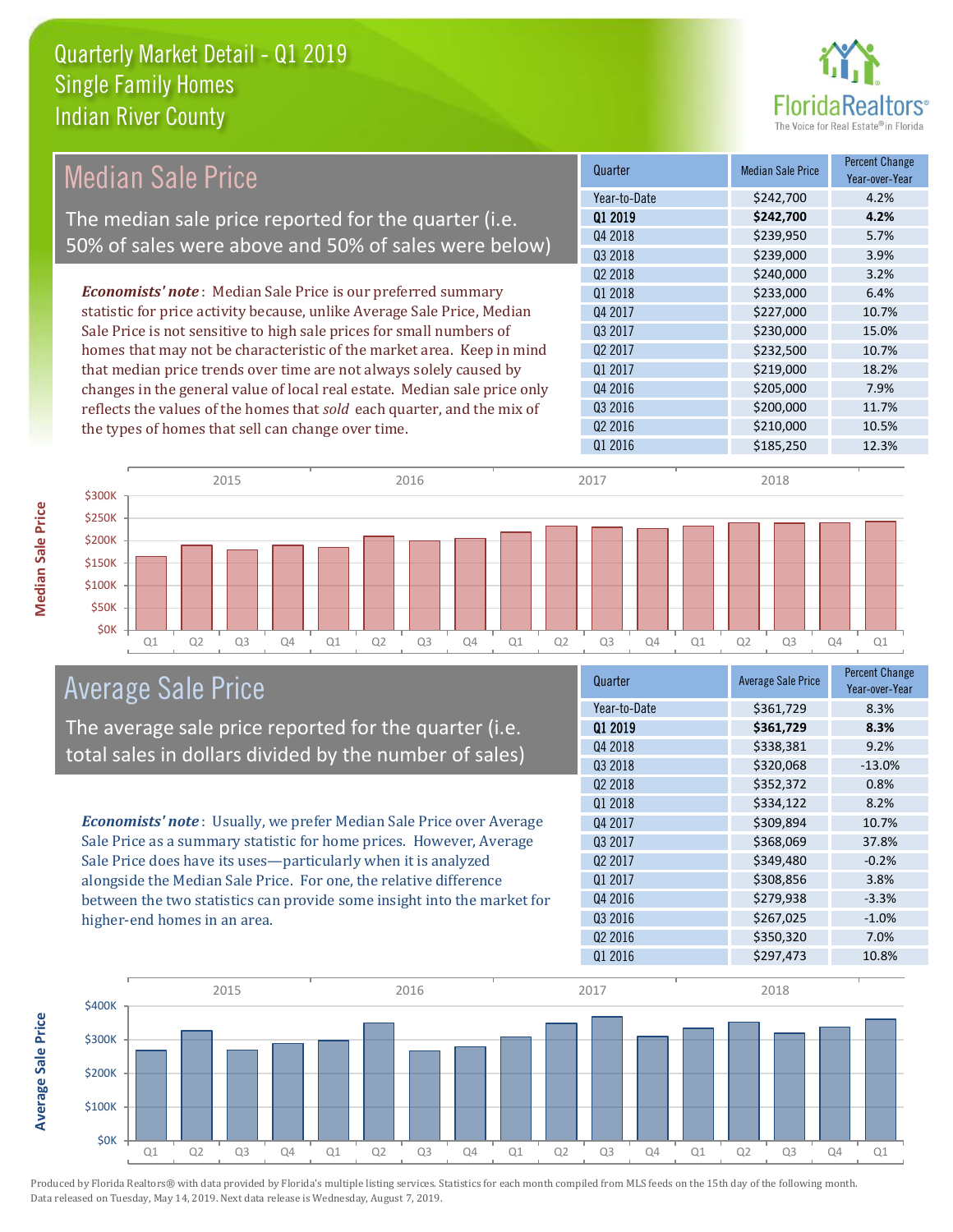**Dollar Volume**



| Dollar Volume                                                               | Quarter             | <b>Dollar Volume</b> | <b>Percent Change</b><br>Year-over-Year |
|-----------------------------------------------------------------------------|---------------------|----------------------|-----------------------------------------|
|                                                                             | Year-to-Date        | \$239.1 Million      | 1.5%                                    |
| The sum of the sale prices for all sales which closed                       | 01 2019             | \$239.1 Million      | 1.5%                                    |
|                                                                             | Q4 2018             | \$240.9 Million      | 6.2%                                    |
| during the quarter                                                          | Q3 2018             | \$248.1 Million      | $-9.2%$                                 |
|                                                                             | Q <sub>2</sub> 2018 | \$348.8 Million      | 3.8%                                    |
| <b>Economists' note:</b> Dollar Volume is simply the sum of all sale prices | Q1 2018             | \$235.6 Million      | 12.7%                                   |
| in a given time period, and can quickly be calculated by multiplying        | Q4 2017             | \$226.8 Million      | 24.5%                                   |
| Closed Sales by Average Sale Price. It is a strong indicator of the health  | Q3 2017             | \$273.1 Million      | 32.7%                                   |
| of the real estate industry in a market, and is of particular interest to   | Q <sub>2</sub> 2017 | \$336.2 Million      | 23.0%                                   |
| real estate professionals, investors, analysts, and government agencies.    | Q1 2017             | \$209.1 Million      | 18.7%                                   |
| Potential home sellers and home buyers, on the other hand, will likely      | Q4 2016             | \$182.2 Million      | 4.8%                                    |
| be better served by paying attention to trends in the two components        | Q3 2016             | \$205.9 Million      | $-2.9%$                                 |
| of Dollar Volume (i.e. sales and prices) individually.                      | Q <sub>2</sub> 2016 | \$273.2 Million      | $-5.7%$                                 |



## Median Percent of Original List Price Received

The median of the sale price (as a percentage of the original list price) across all properties selling during the quarter

*Economists' note* : The Median Percent of Original List Price Received is useful as an indicator of market recovery, since it typically rises as buyers realize that the market may be moving away from them and they need to match the selling price (or better it) in order to get a contract on the house. This is usually the last measure to indicate a market has shifted from down to up, so it is what we would call a *lagging* indicator.

| Med. Pct. of Orig.<br><b>List Price Received</b> | <b>Percent Change</b><br>Year-over-Year |
|--------------------------------------------------|-----------------------------------------|
| 94.7%                                            | $-1.1%$                                 |
| 94.7%                                            | $-1.1%$                                 |
| 95.4%                                            | $-0.3%$                                 |
| 94.9%                                            | $-1.1%$                                 |
| 95.7%                                            | 0.8%                                    |
| 95.8%                                            | 0.1%                                    |
| 95.7%                                            | 0.1%                                    |
| 96.0%                                            | 0.8%                                    |
| 94.9%                                            | 0.2%                                    |
| 95.7%                                            | 0.8%                                    |
| 95.6%                                            | 1.4%                                    |
| 95.2%                                            | 0.4%                                    |
| 94.7%                                            | 0.7%                                    |
| 94.9%                                            | 0.9%                                    |
|                                                  |                                         |

Q1 2016 5176.1 Million -2.5%

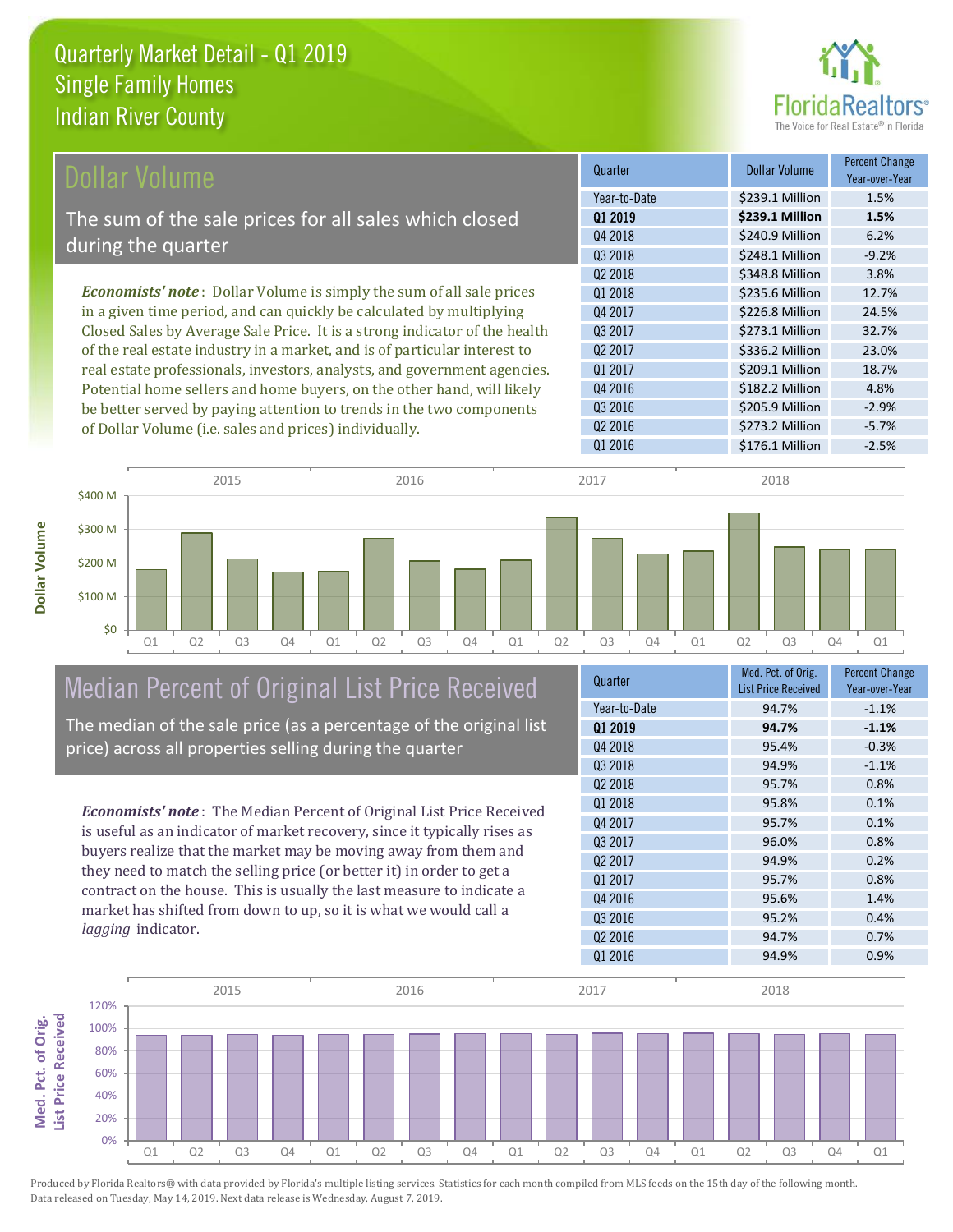

#### 57 Days 21.3%  $Q2\,2018$   $46\,$  Days  $-8.0\%$ Q1 2017 **46 Days** 46 Days 46 Days **Quarter Median Time to All According to All According Median Time to All According to All According to All According to All According to All According to All According to All According to All According to All According to Contract** Percent Change Year-over-Year Q1 2019 **62 Days 34.8%** Year-to-Date 62 Days 34.8% Q4 2018 **53 Days** 53 Days 8.2% Q3 2018 Q3 2017 47 Days 2.2% Q2 2017 50 Days 6.4% Q1 2018 46 Days 0.0% Q4 2017 **49 Days** 19.5% 41 Days -26.8% Q3 2016 **46 Days** -24.6% Q4 2016 Q2 2016 47 Days -25.4% Q1 2016 **57 Days** -44.7% *Economists' note* : Like Time to Sale, Time to Contract is a measure of the length of the home selling process calculated for sales which closed during the quarter. The difference is that Time to Contract measures the number of days between the initial listing of a property and the signing of the contract which eventually led to the closing of the sale. When the gap between Median Time to Contract and Median Time to Sale grows, it is usually a sign of longer closing times and/or declining numbers of cash sales. 60 80 100 120 **Contract** 2015 2016 2017 2018 Median Time to Contract The median number of days between the listing date and contract date for all Closed Sales during the quarter

Q1 Q2 Q3 Q4 Q1 Q2 Q3 Q4 Q1 Q2 Q3 Q4 Q1 Q2 Q3 Q4 Q1

### Median Time to Sale

 $\Omega$ 20 40

**Median Time to** 

**Median Time to** 

The median number of days between the listing date and closing date for all Closed Sales during the quarter

*Economists' note* : Time to Sale is a measure of the length of the home selling process, calculated as the number of days between the initial listing of a property and the closing of the sale. *Median* Time to Sale is the amount of time the "middle" property selling this month was on the market. That is, 50% of homes selling this month took *less* time to sell, and 50% of homes took *more* time to sell. Median Time to Sale gives a more accurate picture than Average Time to Sale, which can be skewed upward by small numbers of properties taking an abnormally long time to sell.

| Quarter             | <b>Median Time to Sale</b> | <b>Percent Change</b><br>Year-over-Year |
|---------------------|----------------------------|-----------------------------------------|
| Year-to-Date        | 102 Days                   | 14.6%                                   |
| 01 2019             | 102 Days                   | 14.6%                                   |
| Q4 2018             | 92 Days                    | $-5.2%$                                 |
| Q3 2018             | 101 Days                   | 11.0%                                   |
| Q2 2018             | 91 Days                    | $-4.2%$                                 |
| 01 2018             | 89 Days                    | 0.0%                                    |
| Q4 2017             | 97 Days                    | 11.5%                                   |
| Q3 2017             | 91 Days                    | $-5.2%$                                 |
| 02 2017             | 95 Days                    | 2.2%                                    |
| Q1 2017             | 89 Days                    | $-15.2%$                                |
| Q4 2016             | 87 Days                    | $-13.0%$                                |
| Q3 2016             | 96 Days                    | $-10.3%$                                |
| Q <sub>2</sub> 2016 | 93 Days                    | $-12.3%$                                |
| Q1 2016             | 105 Days                   | $-11.8%$                                |

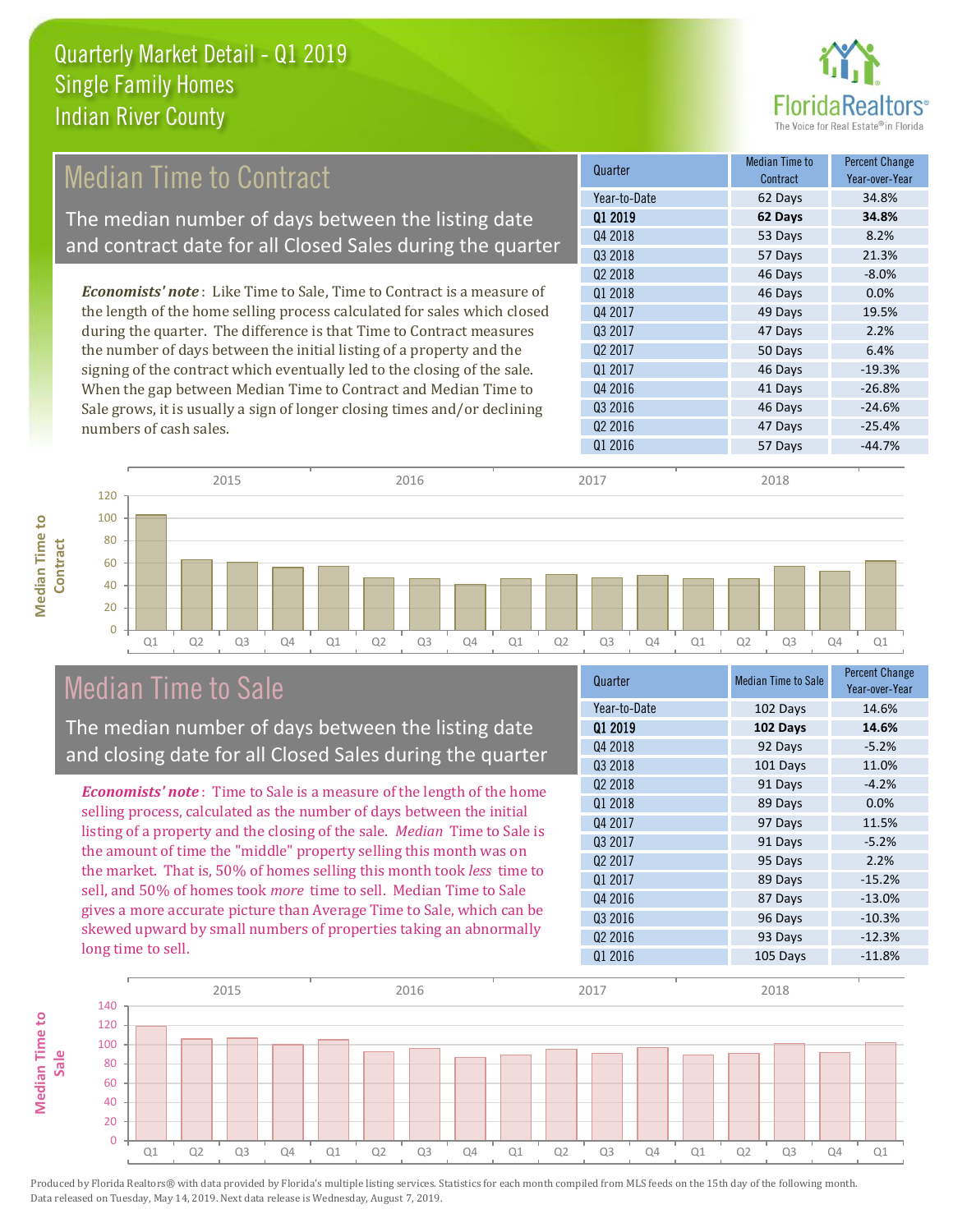

| <b>New Pending Sales</b>                                                      | Quarter             | <b>New Pending Sales</b> | <b>Percent Change</b><br>Year-over-Year |
|-------------------------------------------------------------------------------|---------------------|--------------------------|-----------------------------------------|
|                                                                               | Year-to-Date        | 952                      | $-2.8%$                                 |
| The number of listed properties that went under                               | Q1 2019             | 952                      | $-2.8%$                                 |
| contract during the quarter                                                   | Q4 2018             | 688                      | $-7.8%$                                 |
|                                                                               | Q3 2018             | 810                      | 13.3%                                   |
|                                                                               | 02 2018             | 1,025                    | 2.9%                                    |
| <b>Economists' note:</b> Because of the typical length of time it takes for a | 01 2018             | 979                      | $-2.8%$                                 |
| sale to close, economists consider Pending Sales to be a decent               | Q4 2017             | 746                      | 12.7%                                   |
| indicator of potential future Closed Sales. It is important to bear in        | 03 2017             | 715                      | $-9.5%$                                 |
| mind, however, that not all Pending Sales will be closed successfully.        | Q <sub>2</sub> 2017 | 996                      | 14.7%                                   |
| So, the effectiveness of Pending Sales as a future indicator of Closed        | 01 2017             | 1,007                    | 22.8%                                   |
| Sales is susceptible to changes in market conditions such as the              | Q4 2016             | 662                      | 7.6%                                    |
| availability of financing for homebuyers and the inventory of                 | Q3 2016             | 790                      | $-1.6%$                                 |
| distressed properties for sale.                                               | Q <sub>2</sub> 2016 | 868                      | $-29.5%$                                |
|                                                                               | 01 2016             | 820                      | $-35.1%$                                |

**New Listings**



# New Listings

The number of properties put onto the market during the quarter

*Economists' note* : New Listings tend to rise in delayed response to increasing prices, so they are often seen as a lagging indicator of market health. As prices rise, potential sellers raise their estimations of value—and in the most recent cycle, rising prices have freed up many potential sellers who were previously underwater on their mortgages. Note that in our calculations, we take care to not include properties that were recently taken off the market and quickly relisted, since these are not really *new* listings.

| Quarter             | <b>New Listings</b> | <b>Percent Change</b><br>Year-over-Year |
|---------------------|---------------------|-----------------------------------------|
| Year-to-Date        | 1,310               | $-4.7%$                                 |
| 01 2019             | 1,310               | $-4.7%$                                 |
| Q4 2018             | 1,080               | 16.6%                                   |
| Q3 2018             | 992                 | 25.6%                                   |
| 02 2018             | 1,119               | 3.1%                                    |
| Q1 2018             | 1,375               | 11.2%                                   |
| Q4 2017             | 926                 | 2.5%                                    |
| 03 2017             | 790                 | $-13.1%$                                |
| Q <sub>2</sub> 2017 | 1,085               | 19.5%                                   |
| Q1 2017             | 1,236               | 10.2%                                   |
| Q4 2016             | 903                 | 15.6%                                   |
| Q3 2016             | 909                 | 11.7%                                   |
| Q <sub>2</sub> 2016 | 908                 | 5.7%                                    |
| Q1 2016             | 1,122               | 4.7%                                    |

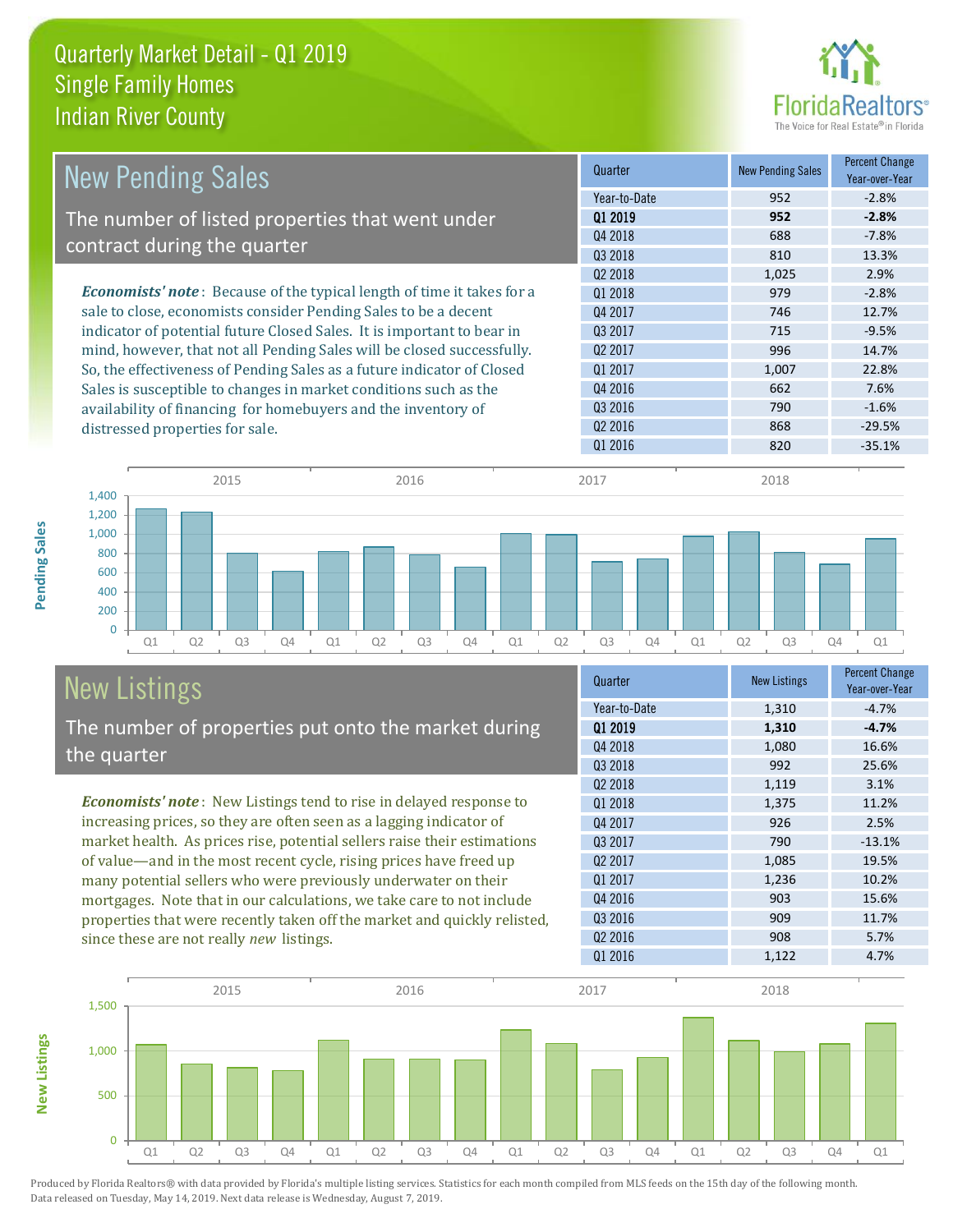

| <b>Inventory (Active Listings)</b>                                           | Quarter             | Inventory | <b>Percent Change</b><br>Year-over-Year |
|------------------------------------------------------------------------------|---------------------|-----------|-----------------------------------------|
|                                                                              | YTD (Monthly Avg)   | 1,685     | 16.9%                                   |
| The number of property listings active at the end of                         | 01 2019             | 1,639     | 13.7%                                   |
|                                                                              | Q4 2018             | 1,496     | 27.2%                                   |
| the quarter                                                                  | Q3 2018             | 1,332     | 16.0%                                   |
|                                                                              | 02 2018             | 1,307     | 2.0%                                    |
| <b>Economists' note</b> : There are a number of ways to define and calculate | 01 2018             | 1,441     | 8.1%                                    |
| Inventory. Our method is to simply count the number of active listings       | Q4 2017             | 1,176     | $-3.7%$                                 |
| on the last day of the quarter, and hold this number to compare with         | 03 2017             | 1,148     | 3.1%                                    |
| the same quarter the following year. Inventory rises when New                | Q <sub>2</sub> 2017 | 1,282     | 11.3%                                   |
| Listings are outpacing the number of listings that go off-market             | Q1 2017             | 1,333     | $-5.7%$                                 |
| (regardless of whether they actually sell). Likewise, it falls when New      | Q4 2016             | 1,221     | 3.8%                                    |
| Listings aren't keeping up with the rate at which homes are going off-       | Q3 2016             | 1,113     | 1.0%                                    |
| market.                                                                      | Q <sub>2</sub> 2016 | 1,152     | $-3.8%$                                 |



## Months Supply of Inventory

**Inventory**

An estimate of the number of months it will take to deplete the current Inventory given recent sales rates

*Economists' note* : MSI is a useful indicator of market conditions. The benchmark for a balanced market (favoring neither buyer nor seller) is 5.5 months of inventory. Anything higher is traditionally a buyers' market, and anything lower is a sellers' market. There is no single accepted way of calculating MSI. A common method is to divide current Inventory by the most recent month's Closed Sales count, but this count is a usually poor predictor of future Closed Sales due to seasonal cycles. To eliminate seasonal effects, we use the 12-month average of monthly Closed Sales instead.

| Quarter                  | <b>Months Supply</b> | <b>Percent Change</b><br>Year-over-Year |
|--------------------------|----------------------|-----------------------------------------|
| <b>YTD (Monthly Avg)</b> | 6.4                  | 16.4%                                   |
| 01 2019                  | 6.3                  | 14.5%                                   |
| Q4 2018                  | 5.6                  | 24.4%                                   |
| Q3 2018                  | 5.0                  | 11.1%                                   |
| 02 2018                  | 4.9                  | $-2.0%$                                 |
| 01 2018                  | 5.5                  | $-1.8%$                                 |
| Q4 2017                  | 4.5                  | $-13.5%$                                |
| 03 2017                  | 4.5                  | $-8.2%$                                 |
| 02 2017                  | 5.0                  | 0.0%                                    |
| Q1 2017                  | 5.6                  | $-5.1%$                                 |
| Q4 2016                  | 5.2                  | 8.3%                                    |
| Q3 2016                  | 4.9                  | 11.4%                                   |
| Q <sub>2</sub> 2016      | 5.0                  | 2.0%                                    |
| Q1 2016                  | 5.9                  | $-1.7%$                                 |

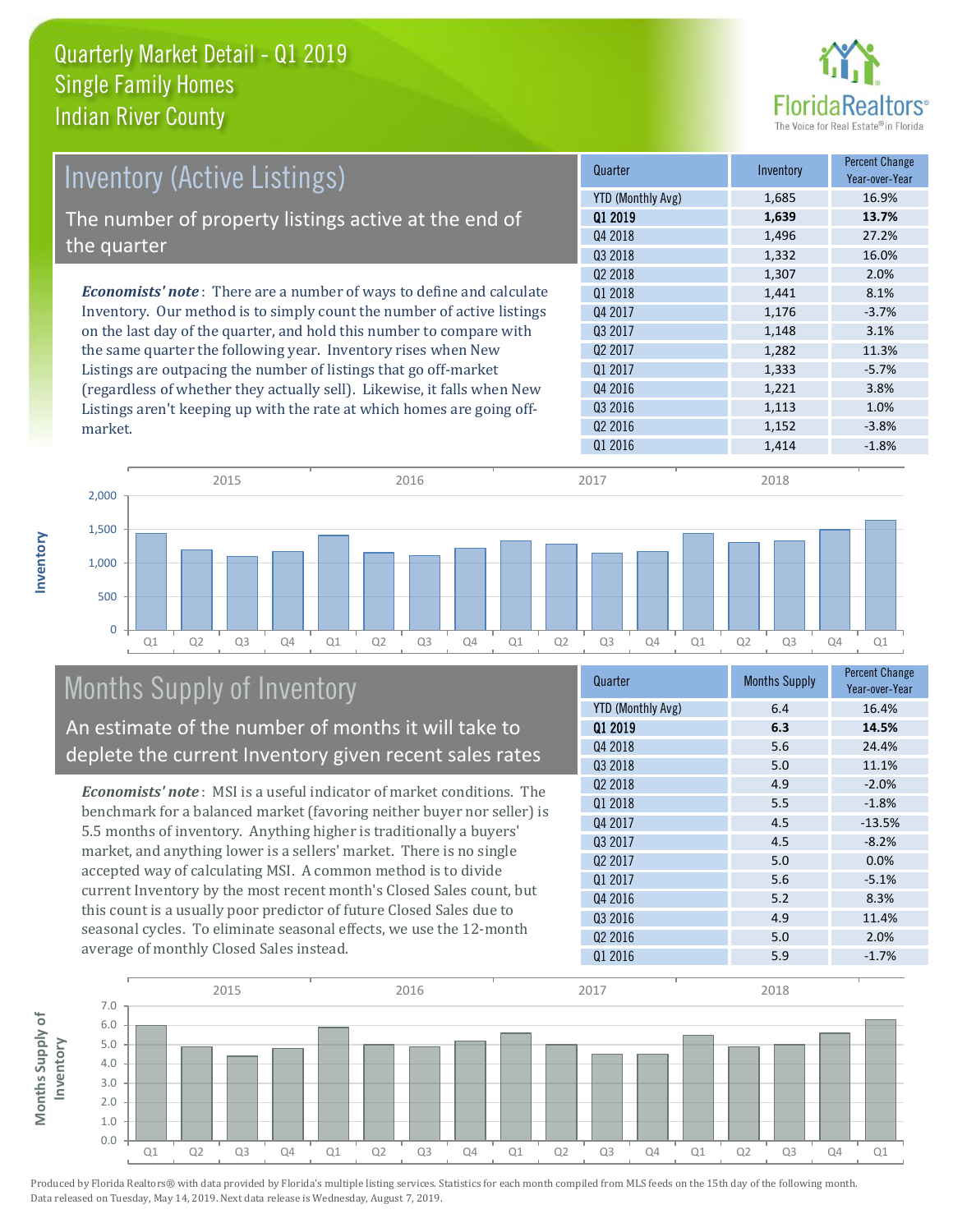

#### *Economists' note:* Closed Sales are one of the simplest—yet most important—indicators for the residential real estate market. When comparing Closed Sales across markets of different sizes, we recommend comparing the percent changes in sales rather than the number of sales. Closed Sales (and many other market metrics) are affected by seasonal cycles, so actual trends are more accurately represented by year-over-year changes (i.e. comparing a quarter's sales to the amount of sales in the same quarter in the previous year), rather than changes from one quarter to the next. \$1,000,000 or more 22 -18.5%  $$250,000 - $299,999$  98 -8.4% \$300,000 - \$399,999 78 -9.3% \$400,000 - \$599,999 75 38.9%  $$600,000 - $999,999$  41 -8.9% \$150,000 - \$199,999 127 -14.8% \$200,000 - \$249,999 131 10.1%  $$100,000 - $149,999$  72 -25.8% Sale Price Closed Sales Percent Change Year-over-Year Less than \$50,000 1 1 -80.0%  $$50,000 - $99,999$  16 0.0% Closed Sales by Sale Price The number of sales transactions which closed during the quarter



### Median Time to Contract by Sale Price The median number of days between the listing date and contract date for all Closed Sales during the quarter

*Economists' note* : Like Time to Sale, Time to Contract is a measure of the length of the home selling process calculated for sales which closed during the quarter. The difference is that Time to Contract measures the number of days between the initial listing of a property and the signing of the contract which eventually led to the closing of the sale. When the gap between Median Time to Contract and Median Time to Sale grows, it is usually a sign of longer closing times and/or declining numbers of cash sales.

| Sale Price            | <b>Median Time to</b><br>Contract | <b>Percent Change</b><br>Year-over-Year |
|-----------------------|-----------------------------------|-----------------------------------------|
| Less than \$50,000    | 23 Days                           | 228.6%                                  |
| \$50,000 - \$99,999   | 36 Days                           | 227.3%                                  |
| $$100,000 - $149,999$ | 48 Days                           | 29.7%                                   |
| $$150,000 - $199,999$ | 53 Days                           | 96.3%                                   |
| \$200,000 - \$249,999 | 57 Days                           | $-17.4%$                                |
| \$250,000 - \$299,999 | 62 Days                           | 44.2%                                   |
| \$300,000 - \$399,999 | 75 Days                           | 102.7%                                  |
| \$400,000 - \$599,999 | 84 Days                           | 0.0%                                    |
| \$600,000 - \$999,999 | 91 Days                           | $-42.4%$                                |
| \$1,000,000 or more   | 140 Days                          | 70.7%                                   |

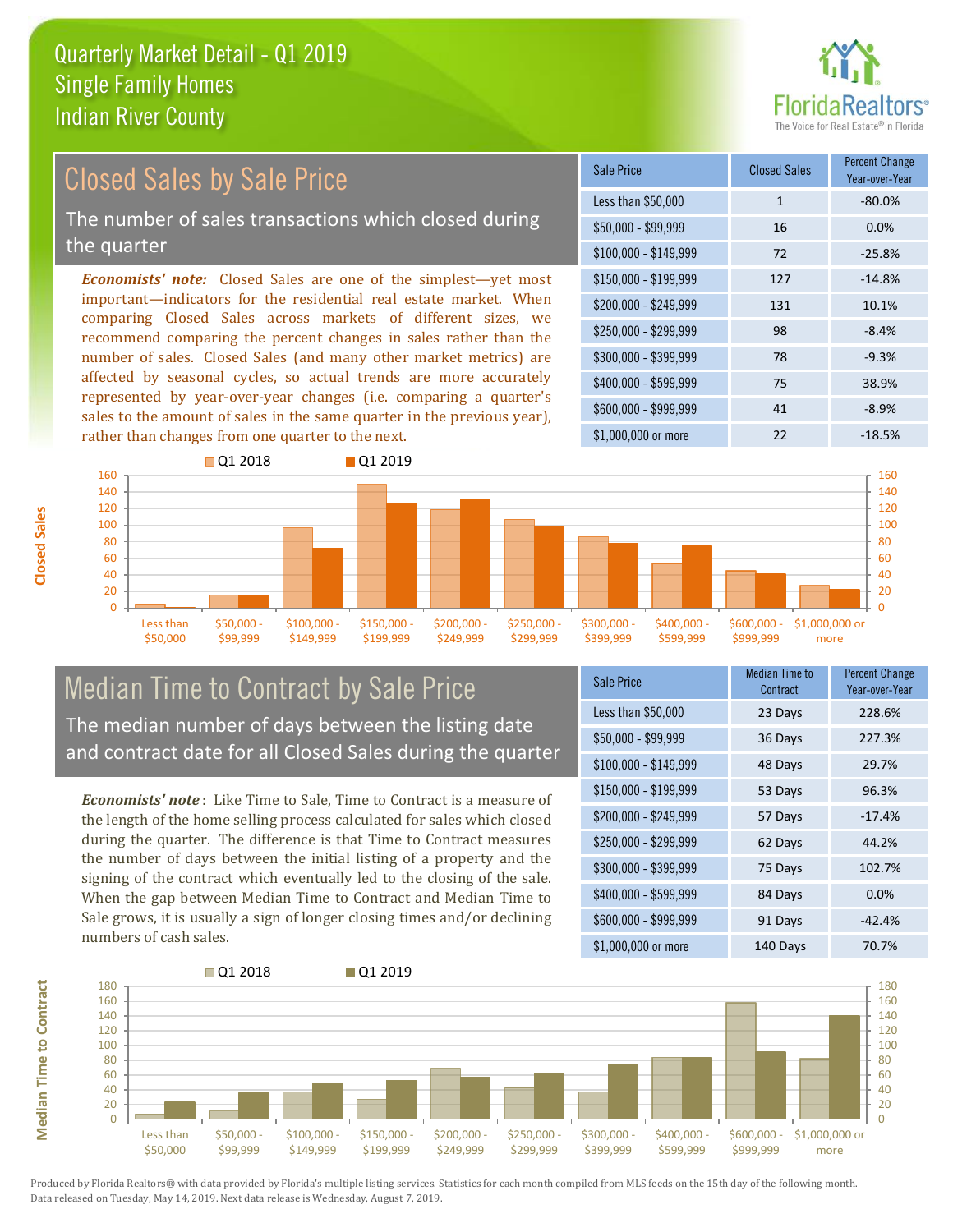

# New Listings by Initial Listing Price

The number of properties put onto the market during the quarter

*Economists' note:* New Listings tend to rise in delayed response to increasing prices, so they are often seen as a lagging indicator of market health. As prices rise, potential sellers raise their estimations of value—and in the most recent cycle, rising prices have freed up many potential sellers who were previously underwater on their mortgages. Note that in our calculations, we take care to not include properties that were recently taken off the market and quickly relisted, since these are not really *new* listings.

| <b>Initial Listing Price</b> | <b>New Listings</b> | <b>Percent Change</b><br>Year-over-Year |
|------------------------------|---------------------|-----------------------------------------|
| Less than \$50,000           | 3                   | $-25.0%$                                |
| $$50,000 - $99,999$          | 9                   | $-59.1%$                                |
| $$100,000 - $149,999$        | 71                  | $-45.0%$                                |
| $$150,000 - $199,999$        | 211                 | $-4.1%$                                 |
| \$200,000 - \$249,999        | 253                 | 18.2%                                   |
| \$250,000 - \$299,999        | 193                 | $-6.3%$                                 |
| \$300,000 - \$399,999        | 231                 | 12.1%                                   |
| \$400,000 - \$599,999        | 159                 | $-5.9%$                                 |
| \$600,000 - \$999,999        | 90                  | $-14.3%$                                |
| $$1,000,000$ or more         | 90                  | $-10.0\%$                               |



### Inventory by Current Listing Price The number of property listings active at the end of the quarter

*Economists' note* : There are a number of ways to define and calculate Inventory. Our method is to simply count the number of active listings on the last day of the quarter, and hold this number to compare with the same quarter the following year. Inventory rises when New Listings are outpacing the number of listings that go off-market (regardless of whether they actually sell). Likewise, it falls when New Listings aren't keeping up with the rate at which homes are going offmarket.

| <b>Current Listing Price</b> | Inventory      | <b>Percent Change</b><br>Year-over-Year |
|------------------------------|----------------|-----------------------------------------|
| Less than \$50,000           | $\mathbf{1}$   | 0.0%                                    |
| $$50,000 - $99,999$          | $\overline{2}$ | $-85.7%$                                |
| $$100,000 - $149,999$        | 50             | $-16.7%$                                |
| $$150,000 - $199,999$        | 173            | 47.9%                                   |
| \$200,000 - \$249,999        | 246            | 46.4%                                   |
| \$250,000 - \$299,999        | 183            | $-2.7%$                                 |
| \$300,000 - \$399,999        | 279            | 36.8%                                   |
| \$400,000 - \$599,999        | 254            | 2.0%                                    |
| \$600,000 - \$999,999        | 201            | 4.7%                                    |
| \$1,000,000 or more          | 250            | 0.8%                                    |



Produced by Florida Realtors® with data provided by Florida's multiple listing services. Statistics for each month compiled from MLS feeds on the 15th day of the following month. Data released on Tuesday, May 14, 2019. Next data release is Wednesday, August 7, 2019.

**Inventory**